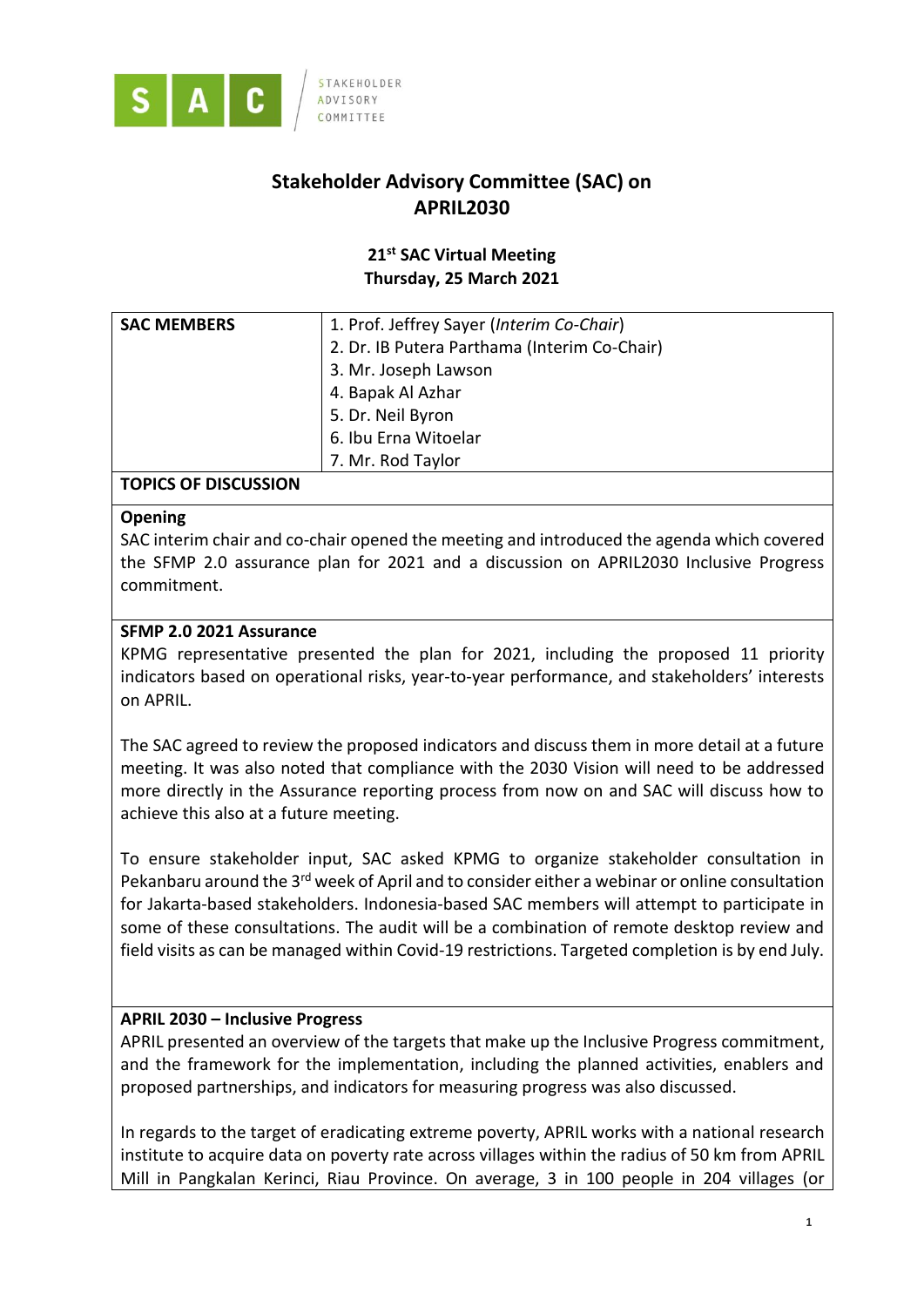

approximately 35,000 people) within the said radius are extreme poor. Only few villages (48) have almost no residents that qualify as extreme poor. 41% of the total 204 villages have poverty rates above 2.6%, which is the overall average poverty rate. Those who are fall in the category of extreme poor rely on agribusiness for the income so this will be one of key programs for achieving the poverty eradication target. Another program in relation to poverty eradication is the SME incubator, which builds on APRIL's existing Community Development program and currently works with more than 300 SMEs in various business sectors. Lastly, APRIL will provide IT-based skills training to open new job opportunities particularly for young people in Riau. APRIL is exploring partnerships to support the implementation of these interventions under poverty eradication which is critical in reaching the 240 villages covered by this target.

APRIL also presented its program responding to promoting quality education which will be measured through Early Grade Reading and Mathematics Assessment (EGRA-EGMA) for elementary school or Programme for International Student Assessment (PISA) for middle school. This means APRIL will expand its school programs from targeting elementary school to also cover middle schools. Similar to previous programs for eradicating poverty, the strategies are to work with partners, achieve synergy with government and roll out interventions in stages.

APRIL also explained its interventions in health and stunting, focusing on behavior change communication, targeted beneficiaries at sub-national and community levels. In addition to collaborating with the district government, APRIL will be working with implementing partners that will provide technical assistance in the behavioral change communication campaign targeted at the communities.

Moreover, APRIL gave an overview of its interventions in relation to advancing more women for leadership roles in APRIL, noting the the nature of work in the forestry industry is not traditionally preferred by women. Thus, APRIL will put in place several interventions within its internal business process, including recruitment, training, promotion to increase the number of women in APRIL management

Lastly, APRIL outlined the different partnership opportunities it will explore across the range of programs under Inclusive Progress, including those that will support innovation, monitoring and evaluation, among others. Of particular importance is the partnership with relevant government entities and development agencies such as the United Nations Development Programme (UNDP) for the achievement of the SDG Village concept.

SAC noted that they were impressed with APRIL's strategies and planned interventions under the Inclusive Progress pillar of APRIL2030. SAC is encouraged to see how APRIL keeps pushing its ambition levels to increase access to quality education, eradicate extreme poverty, improve health and prevent stunting, and promote women for leadership roles despite the challenges. SAC suggests APRIL consider a partnership with Ministry of Village (KemenDes), noting that villages have access to funding for achieving SDGs through this agency. SAC also encourages APRIL to be a signatory to the UN Women Empowerment Principles through the UN Global